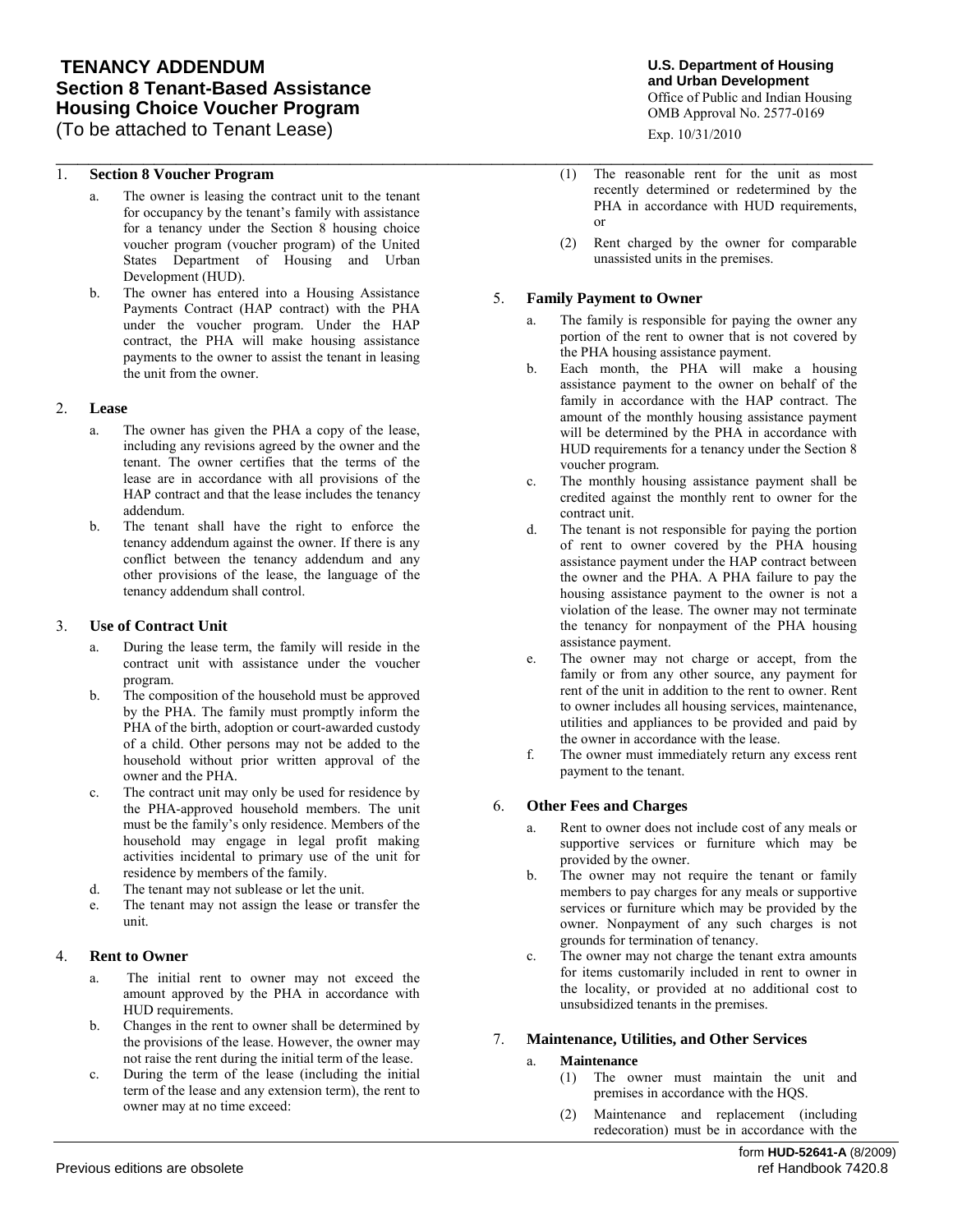standard practice for the building concerned as established by the owner.

## b. **Utilities and appliances**

- (1) The owner must provide all utilities needed to comply with the HQS.
- (2) The owner is not responsible for a breach of the HQS caused by the tenant's failure to:
	- (a) Pay for any utilities that are to be paid by the tenant.
	- (b) Provide and maintain any appliances that are to be provided by the tenant.
- c. **Family damage**. The owner is not responsible for a breach of the HQS because of damages beyond normal wear and tear caused by any member of the household or by a guest.
- d. **Housing services**. The owner must provide all housing services as agreed to in the lease.

## 8. **Termination of Tenancy by Owner**

- a. **Requirements**. The owner may only terminate the tenancy in accordance with the lease and HUD requirements.
- b. **Grounds**. During the term of the lease (the initial term of the lease or any extension term), the owner may only terminate the tenancy because of:
	- (1) Serious or repeated violation of the lease;
	- (2) Violation of Federal, State, or local law that imposes obligations on the tenant in connection with the occupancy or use of the unit and the premises;
	- (3) Criminal activity or alcohol abuse (as provided in paragraph c); or
	- (4) Other good cause (as provided in paragraph d).

## c. **Criminal activity or alcohol abuse.**

- (1) The owner may terminate the tenancy during the term of the lease if any member of the household, a guest or another person under a resident's control commits any of the following types of criminal activity:
	- (a) Any criminal activity that threatens the health or safety of, or the right to peaceful enjoyment of the premises by, other residents (including property management staff residing on the premises);
	- (b) Any criminal activity that threatens the health or safety of, or the right to peaceful enjoyment of their residences by, persons residing in the immediate vicinity of the premises;
	- (c) Any violent criminal activity on or near the premises; or
	- (d) Any drug-related criminal activity on or near the premises.
- (2) The owner may terminate the tenancy during the term of the lease if any member of the household is:
	- (a) Fleeing to avoid prosecution, or custody or confinement after conviction, for a crime, or attempt to commit a crime, that

is a felony under the laws of the place from which the individual flees, or that, in the case of the State of New Jersey, is a high misdemeanor; or

- (b) Violating a condition of probation or parole under Federal or State law.
- (3) The owner may terminate the tenancy for criminal activity by a household member in accordance with this section if the owner determines that the household member has committed the criminal activity, regardless of whether the household member has been arrested or convicted for such activity.
- (4) The owner may terminate the tenancy during the term of the lease if any member of the household has engaged in abuse of alcohol that threatens the health, safety or right to peaceful enjoyment of the premises by other residents.

## d. **Other good cause for termination of tenancy**

- (1) During the initial lease term, other good cause for termination of tenancy must be something the family did or failed to do.
- (2) During the initial lease term or during any extension term, other good cause may include:
	- (a) Disturbance of neighbors,
	- (b) Destruction of property, or
	- (c) Living or housekeeping habits that cause damage to the unit or premises.
- (3) After the initial lease term, such good cause may include:
	- (a) The tenant's failure to accept the owner's offer of a new lease or revision;
	- (b) The owner's desire to use the unit for personal or family use or for a purpose other than use as a residential rental unit; or
	- (c) A business or economic reason for termination of the tenancy (such as sale of the property, renovation of the unit, the owner's desire to rent the unit for a higher rent).
- (4) The examples of other good cause in this paragraph do not preempt any State or local laws to the contrary.
- (5) In the case of an owner who is an immediate successor in interest pursuant to foreclosure during the term of the lease, requiring the tenant to vacate the property prior to sale shall not constitute other good cause, except that the owner may terminate the tenancy effective on the date of transfer of the unit to the owner if the owner: (a) will occupy the unit as a primary residence; and (b) has provided the tenant a notice to vacate at least 90 days before the effective date of such notice. This provision shall not affect any State or local law that provides for longer time periods or addition protections for tenants. **This provision will sunset on December 31, 2012 unless extended by law.**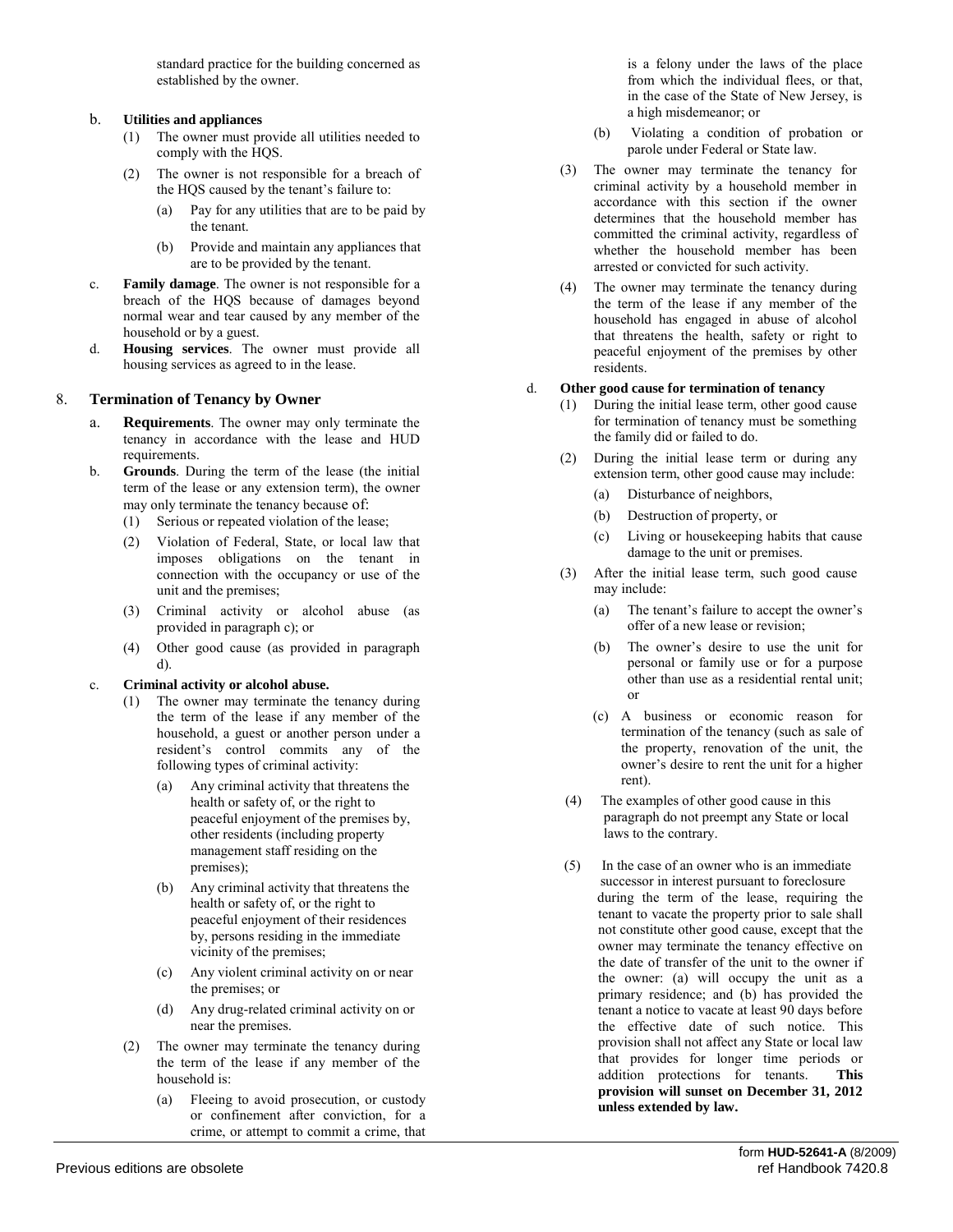#### **e. Protections for Victims of Abuse.**

- (1) An incident or incidents of actual or threatened domestic violence, dating violence, or stalking will not be construed as serious or repeated violations of the lease or other "good cause" for termination of the assistance, tenancy, or occupancy rights of such a victim.
- (2) Criminal activity directly relating to abuse, engaged in by a member of a tenant's household or any guest or other person under the tenant's control, shall not be cause for termination of assistance, tenancy, or occupancy rights if the tenant or an immediate member of the tenant's family is the victim or threatened victim of domestic violence, dating violence, or stalking.
- (3) Notwithstanding any restrictions on admission, occupancy, or terminations of occupancy or assistance, or any Federal, State or local law to the contrary, a PHA, owner or manager may "bifurcate" a lease, or otherwise remove a household member from a lease, without regard to whether a household member is a signatory to the lease, in order to evict, remove, terminate occupancy rights, or terminate assistance to any individual who is a tenant or lawful occupant and who engages in criminal acts of physical violence against family members or others. This action may be taken without evicting, removing, terminating assistance to, or otherwise penalizing the victim of the violence who is also a tenant or lawful occupant. Such eviction, removal, termination of occupancy rights, or termination of assistance shall be effected in accordance with the procedures prescribed by Federal, State, and local law for the termination of leases or assistance under the housing choice voucher program.
- (4) Nothing in this section may be construed to limit the authority of a public housing agency, owner, or manager, when notified, to honor court orders addressing rights of access or control of the property, including civil protection orders issued to protect the victim and issued to address the distribution or possession of property among the household members in cases where a family breaks up.
- (5) Nothing in this section limits any otherwise available authority of an owner or manager to evict or the public housing agency to terminate assistance to a tenant for any violation of a lease not premised on the act or acts of violence in question against the tenant or a member of the tenant's household, provided that the owner, manager, or public housing agency does not subject an individual who is or has been a victim of domestic violence, dating violence, or stalking to a more demanding standard than other tenants in determining whether to evict or terminate.
- (6) Nothing in this section may be construed to limit the authority of an owner or manager to evict, or the public housing agency to terminate assistance, to any tenant if the owner, manager, or public

housing agency can demonstrate an actual and imminent threat to other tenants or those employed at or providing service to the property if the tenant is not evicted or terminated from assistance.

- (7) Nothing in this section shall be construed to supersede any provision of any Federal, State, or local law that provides greater protection than this section for victims of domestic violence, dating violence, or stalking.
- **f. Eviction by court action**. The owner may only evict the tenant by a court action.

## **g. Owner notice of grounds**

- (1) At or before the beginning of a court action to evict the tenant, the owner must give the tenant a notice that specifies the grounds for termination of tenancy. The notice may be included in or combined with any owner eviction notice.
- (2) The owner must give the PHA a copy of any owner eviction notice at the same time the owner notifies the tenant.
- (3) Eviction notice means a notice to vacate, or a complaint or other initial pleading used to begin an eviction action under State or local law.

## 9. **Lease: Relation to HAP Contract**

If the HAP contract terminates for any reason, the lease terminates automatically.

## 10. **PHA Termination of Assistance**

The PHA may terminate program assistance for the family for any grounds authorized in accordance with HUD requirements. If the PHA terminates program assistance for the family, the lease terminates automatically.

## 11. **Family Move Out**

The tenant must notify the PHA and the owner before the family moves out of the unit.

## 12. **Security Deposit**

- The owner may collect a security deposit from the tenant. (However, the PHA may prohibit the owner from collecting a security deposit in excess of private market practice, or in excess of amounts charged by the owner to unassisted tenants. Any such PHA-required restriction must be specified in the HAP contract.)
- b. When the family moves out of the contract unit, the owner, subject to State and local law, may use the security deposit, including any interest on the deposit, as reimbursement for any unpaid rent payable by the tenant, any damages to the unit or any other amounts that the tenant owes under the lease.
- c. The owner must give the tenant a list of all items charged against the security deposit, and the amount of each item. After deducting the amount, if any, used to reimburse the owner, the owner must promptly refund the full amount of the unused balance to the tenant.